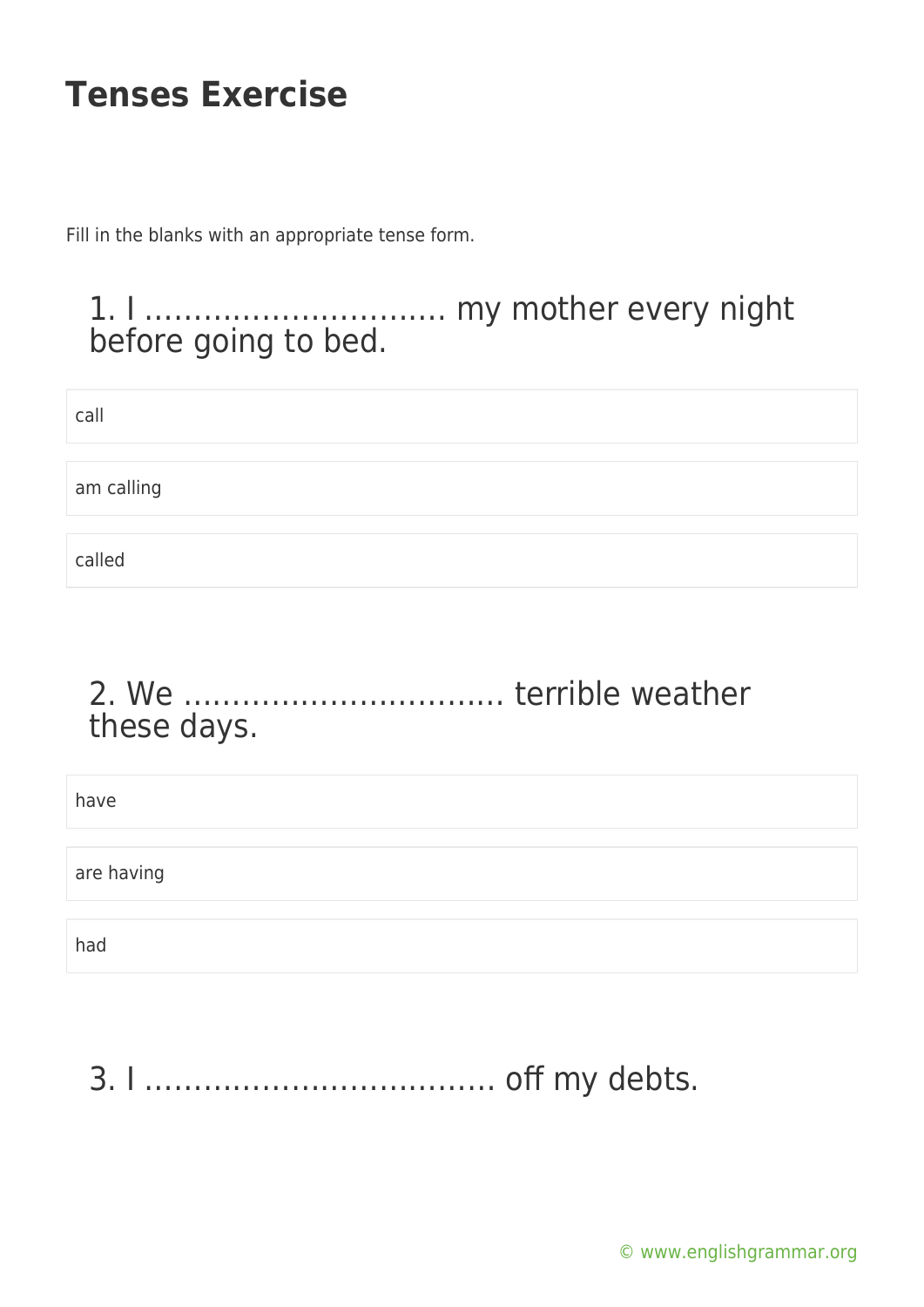| paid      |  |  |
|-----------|--|--|
|           |  |  |
| have paid |  |  |
|           |  |  |
| had paid  |  |  |

#### 4. I ………………………….. to invite him to my party.

| am forgetting |  |
|---------------|--|
|               |  |
| forgot        |  |
|               |  |
| forgets       |  |

### 5. I ………………………….. a word with my boss in the morning.

have

had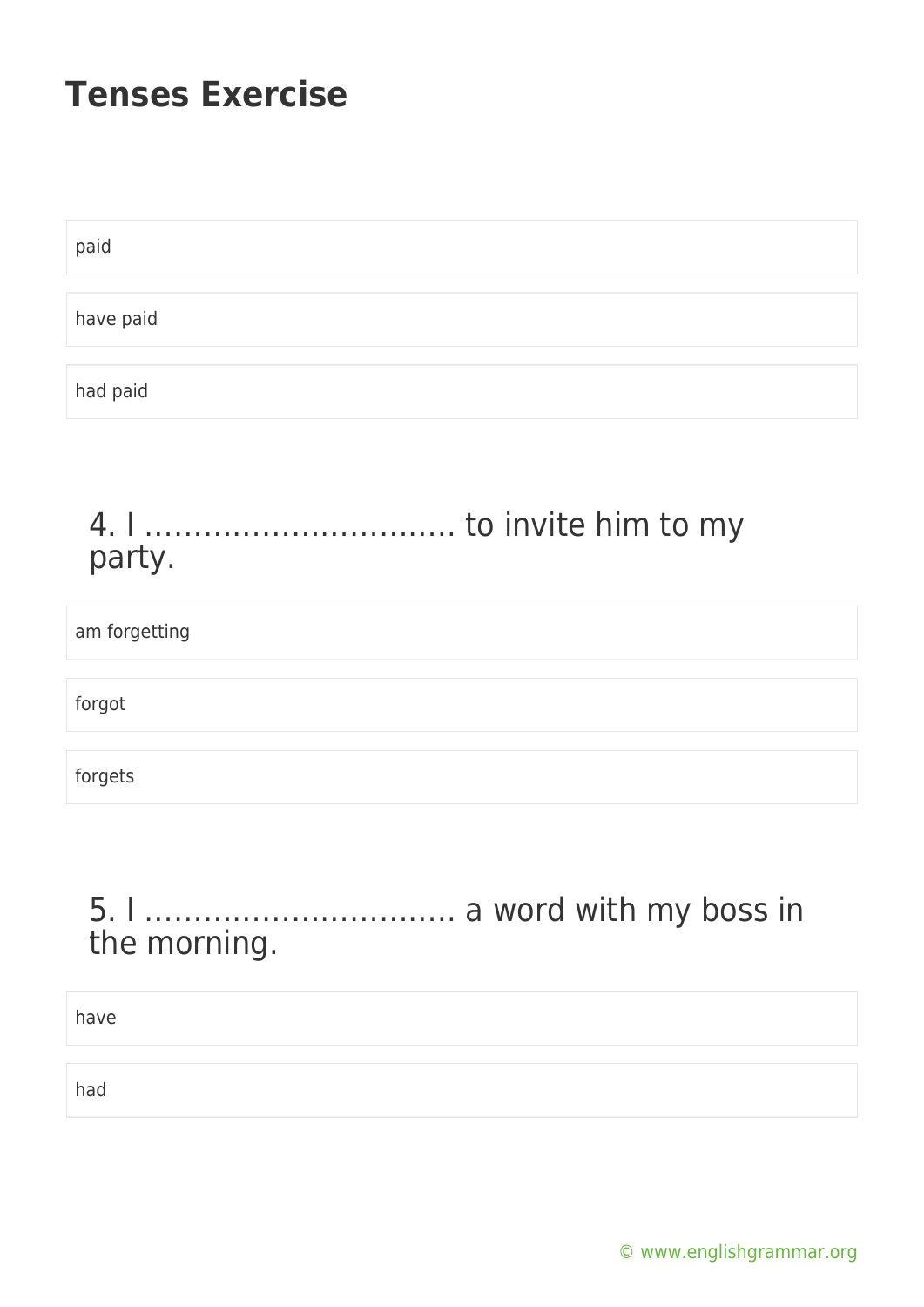have had

# 6. She asked me what my problem

#### ……………………………..

is

was

has been

#### 7. He said that he ……………………………… before sunset.

will return

would return

returns

[© www.englishgrammar.org](https://www.englishgrammar.org/)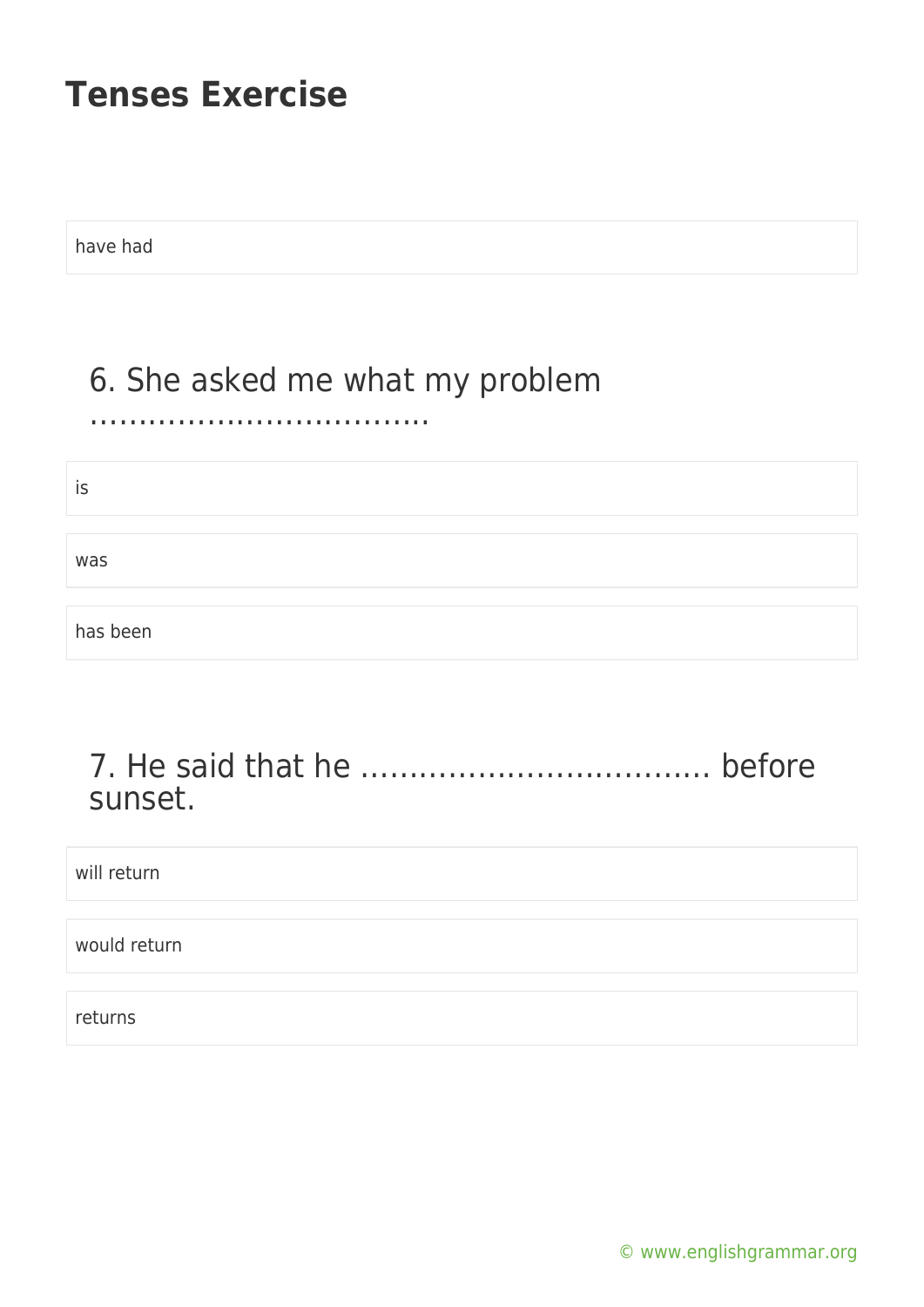### 8. I …………………………….. to hear the news.

delighted

was delighted

have delighted

### 9. The children ……………………………. us with their enthralling performance.

were delighted

delighted

delights

#### 10. Ever since she left college, she ………………………………… for a job.

is looking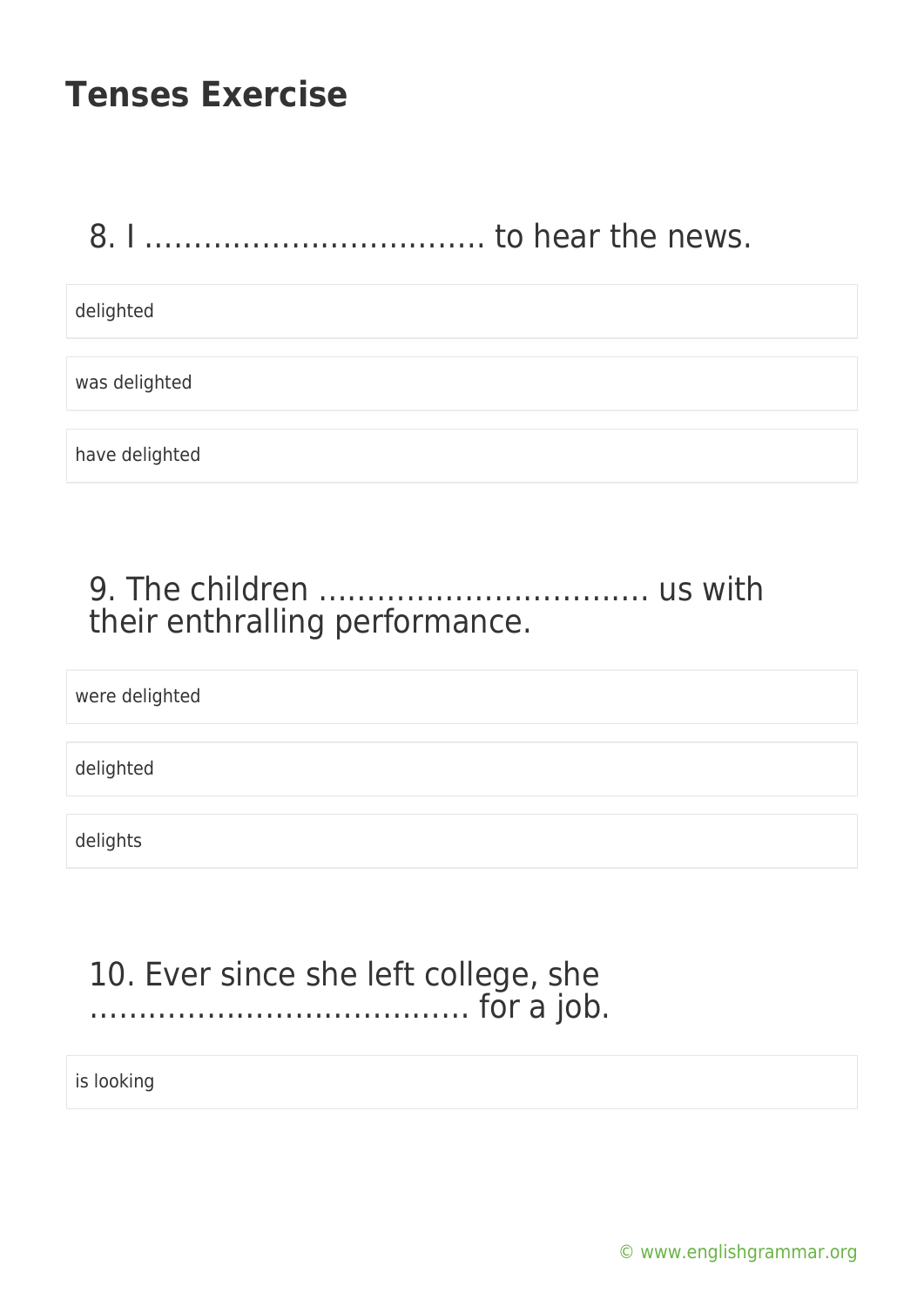has been looking

had been looking

#### 11. If you …………………………… a little money every month, you wouldn't have faced this problem now.

save saved had saved

### 12. If he …………………………… carefully, he wouldn't crash the car.

drives

drove

had driven

[© www.englishgrammar.org](https://www.englishgrammar.org/)